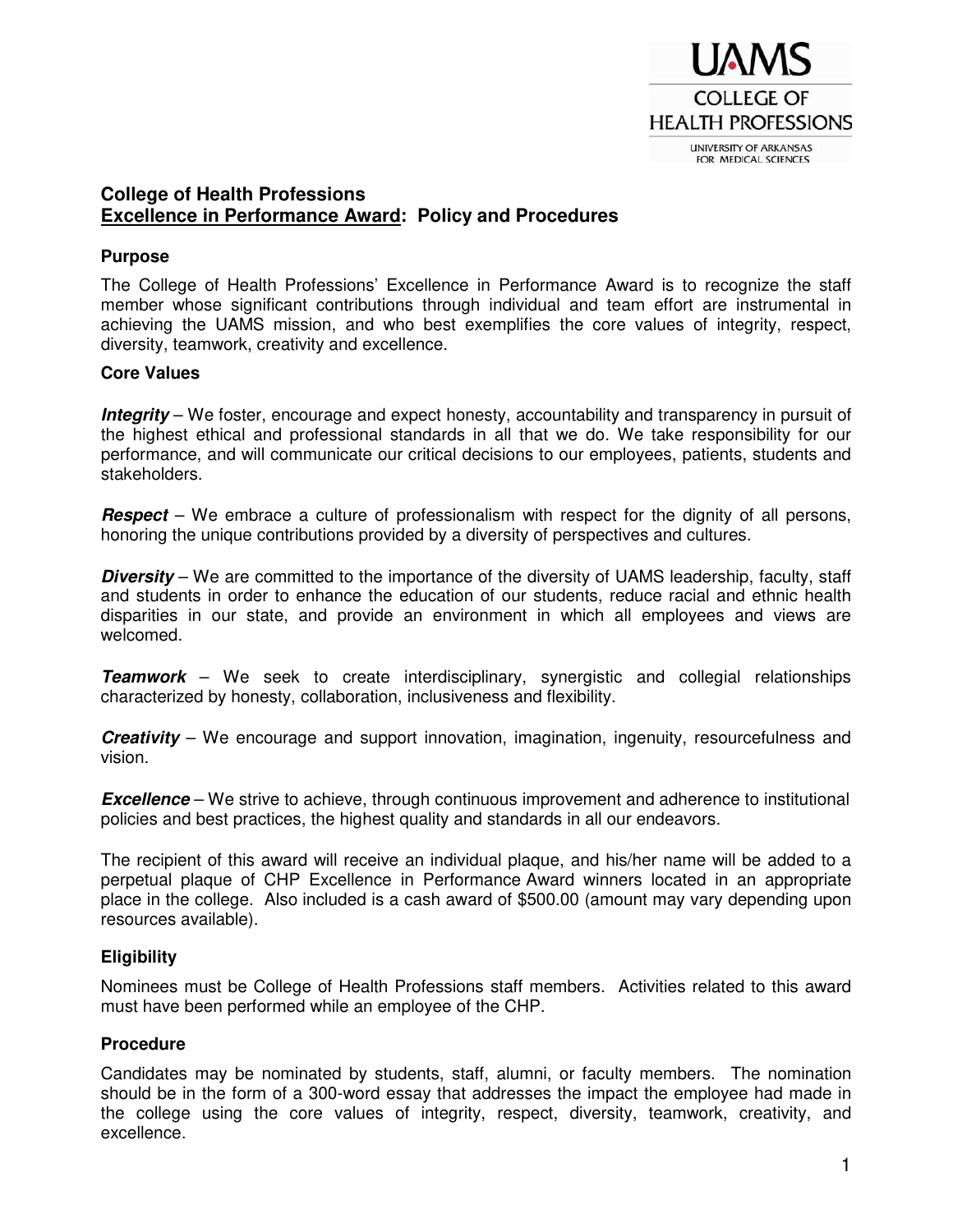#### **Recipients of an award are not eligible for the same award within a two-year period (Recipient of 2021 award will be eligible for the same award in 2023).**

Nominations will be forwarded to the Associate Dean for Administrative Affairs. The Associate Dean will call a meeting of the Staff Recognition Development Committee (SRDC) to review applications and make recommendation to the Dean.

#### **Staff Recognition Development Committee (SRDC)**

The Staff Recognition Development Committee will be composed of:

- The current CHP recipient of the faculty Excellence in Service award, who will chair the committee
- A representative from Human Resources' Organizational Development
- A CHP Department Chair selected by the CHP Executive Committee
- A currently enrolled student (selected by the CHP Student Council)
- Immediate past recipients of the Excellence in Customer Service and Excellence in Performance awards

A SRDC member to recuse him/herself from the proceedings in the event he/she has what may appear to be, or actually is, a conflict of interest in the selection .

#### **Calendar**

| First Friday in<br>January               | The Associate Dean for Administrative Affairs distributes the<br>College's Excellence in Performance Award criteria and procedures<br>to CHP department chairs and administrative staff.<br>An<br>announcement seeking nominations for the Excellence in Customer<br>Service Award is distributed. |  |  |  |
|------------------------------------------|----------------------------------------------------------------------------------------------------------------------------------------------------------------------------------------------------------------------------------------------------------------------------------------------------|--|--|--|
| First Friday in<br>February              | The Associate Dean for Administrative Affairs sends reminders to<br>the department chairs and administrative staff about the nomination<br>deadline.                                                                                                                                               |  |  |  |
| Second Friday in<br>March                | Nomination deadline—nomination forms must be received by the<br>Associate Dean for Administrative Affairs by this date. Review by<br>the SRDC begins.                                                                                                                                              |  |  |  |
| First Friday in April                    | Deadline for selection of the Excellence in Performance Award<br>recipient by ESAC. Recommendation to the Dean.                                                                                                                                                                                    |  |  |  |
| Spring Faculty &<br><b>Staff Meeting</b> | Award presentation.                                                                                                                                                                                                                                                                                |  |  |  |